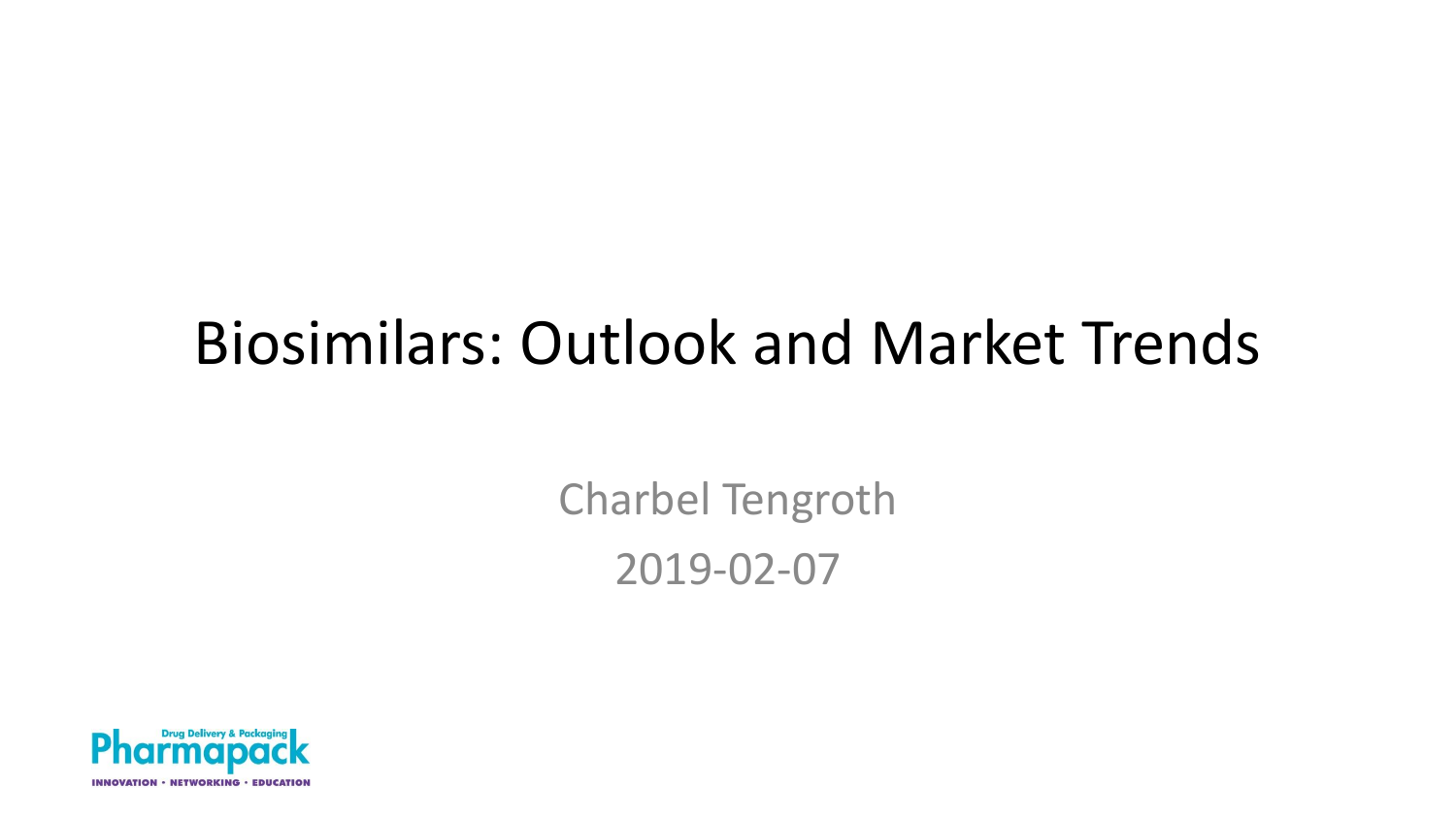# Biosimilars

- Introduction
- Approved biosimilars
- Market segmentation
- Launch of biosimilars: success factors and obstacles
- What lies ahead?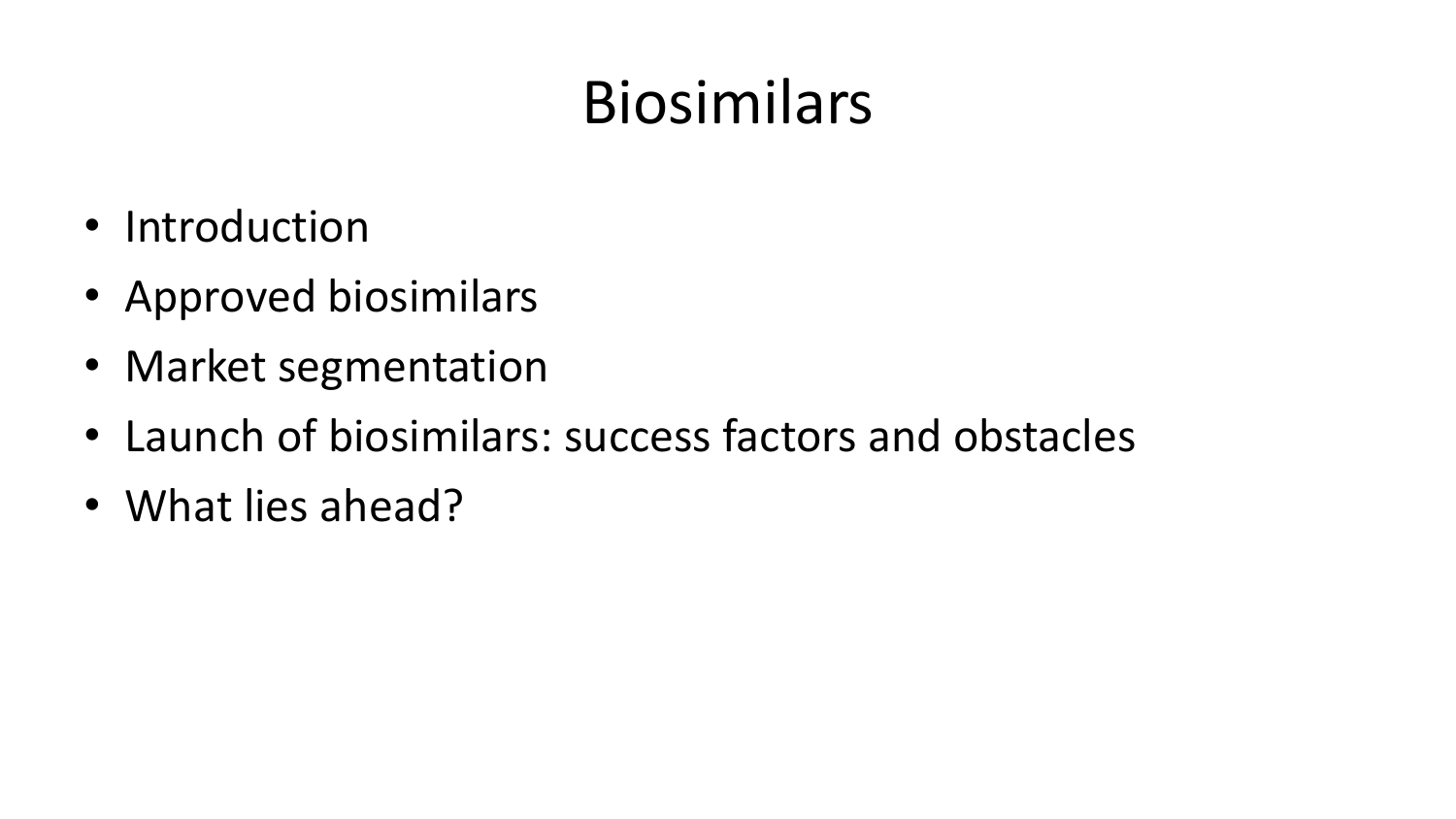### Introduction

- What is a biosimilar?
	- FDA: "A biosimilar is a biological product that is **highly similar** to and has no clinically meaningful differences from an existing FDAapproved reference product."
	- EMA: "a [biological medicine](https://www.ema.europa.eu/en/glossary/biological-medicine) **highly similar** to another already approved [biological medicine](https://www.ema.europa.eu/en/glossary/biological-medicine) (the 'reference medicine')."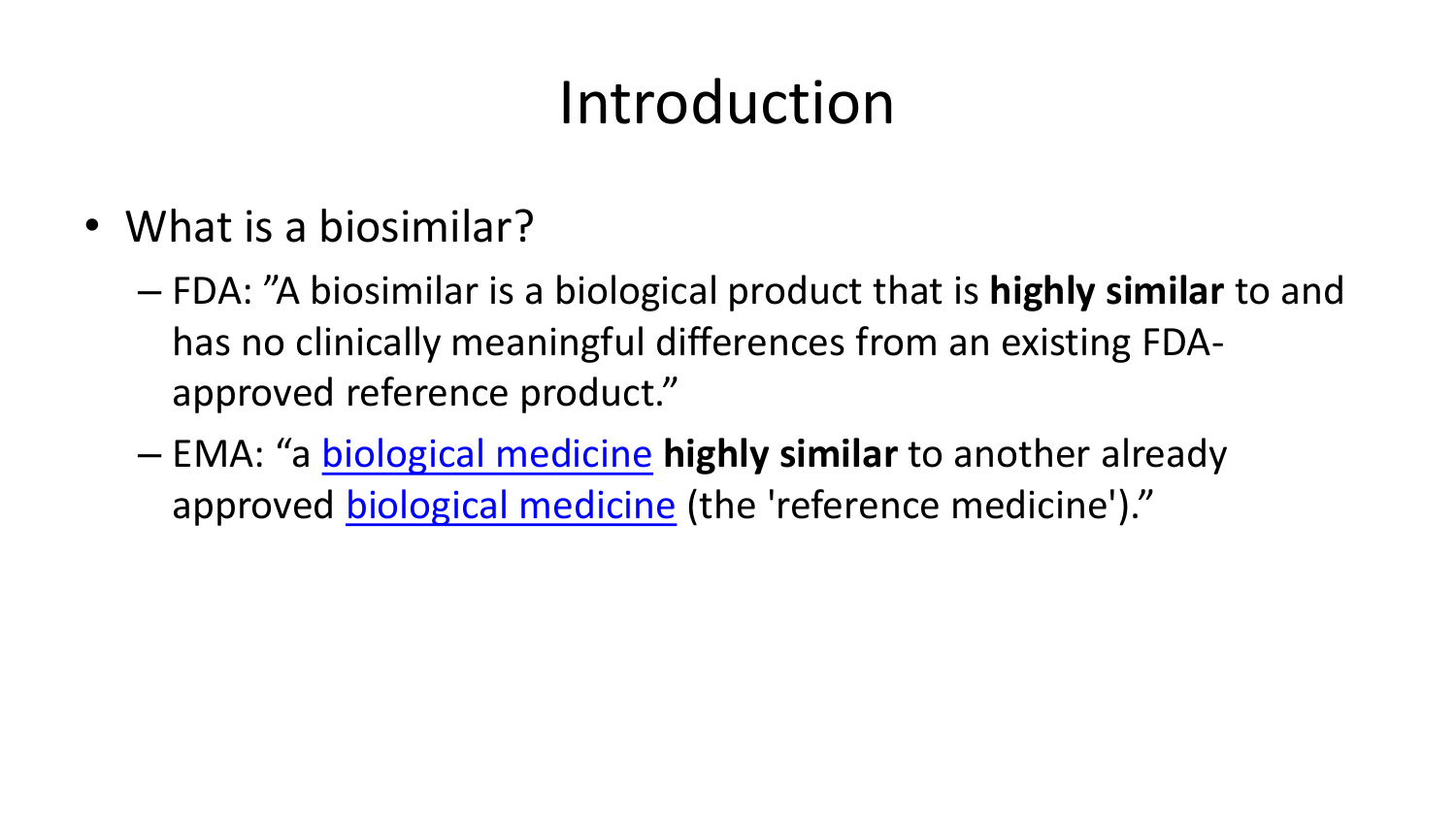### Introduction

- What is meant by **highly similar**?
	- FDA: Characteristics of the products (reference and biosimilar) wrt e.g. purity, chemical identity, bioavailability
	- EMA: In terms of structure, biological activity and efficacy, safety and immunogenicity profile

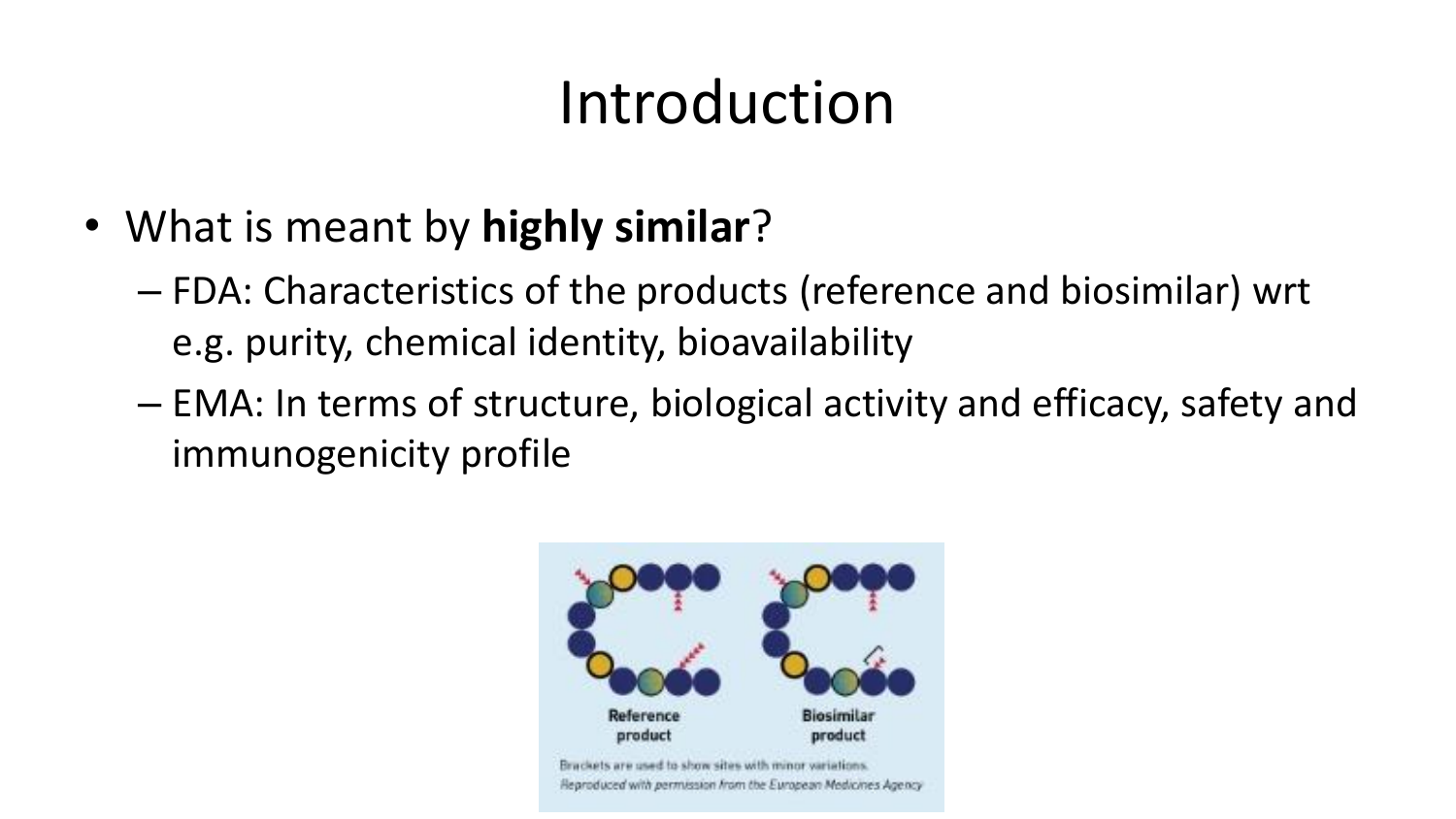### Approved biosimilars - EMA

- EMA approved its first biosimilar in 2006, omnitrope (somatropin)
- As of August 2018, 50 biosimilars are approved for use by EMA (three withdrawn)
- Approvals cover various TA's/molecules, e.g.
	- hGH
	- Insulin
	- FSH
	- TNF inhibitor
	- mAb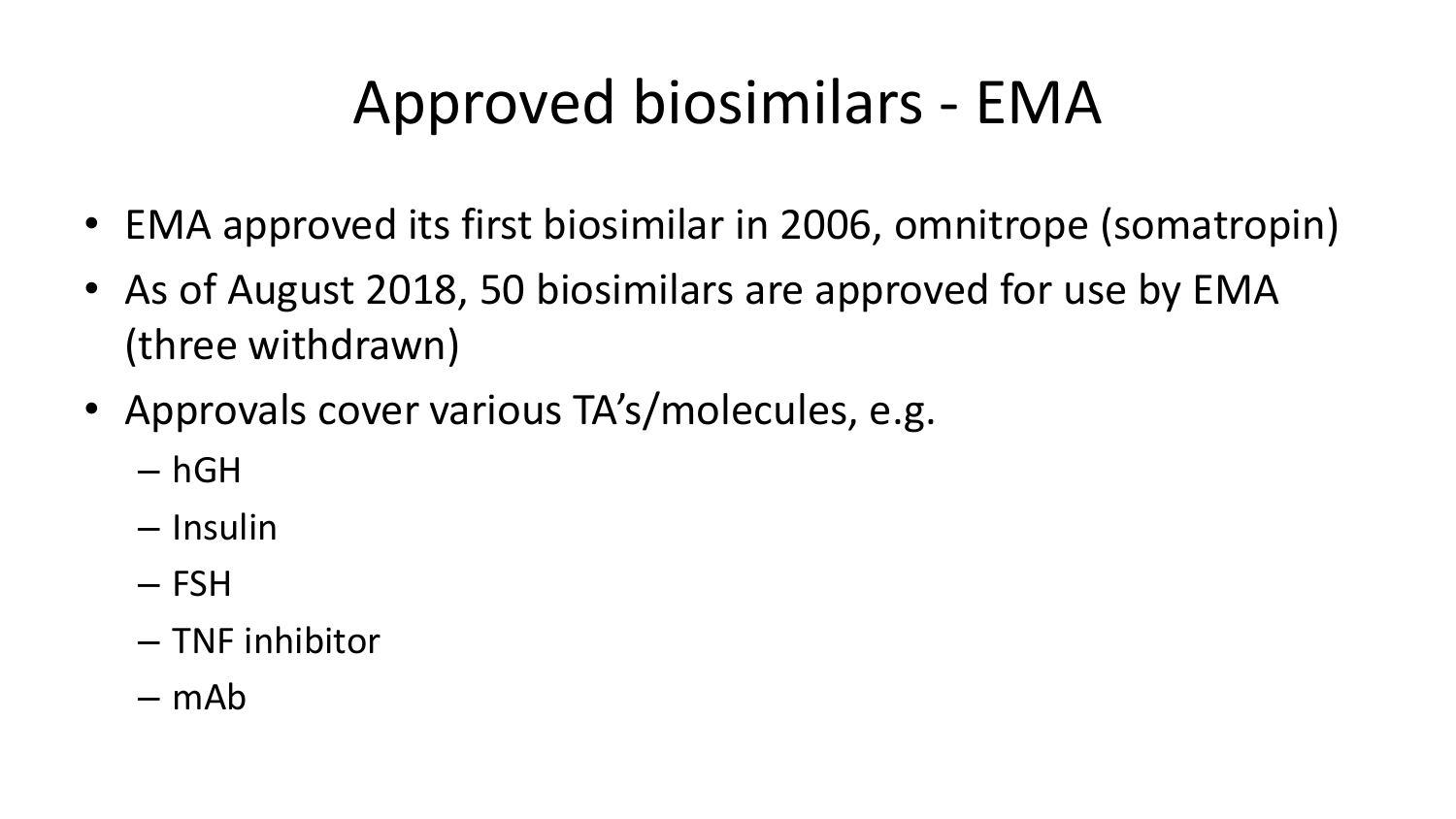### Approved Biosimilars - Therapies

- Drugs with high sales are also those most targeted for biosimilar products
	- 1. Neulasta (Neupogen) 3.6 \$bn
	- 2. Humira (Adalimumab) 20 \$bn
	- 3. Mabthera (Rituximab) 6.4 \$bn
	- 4. Remicade (Infliximab) 6.3 \$bn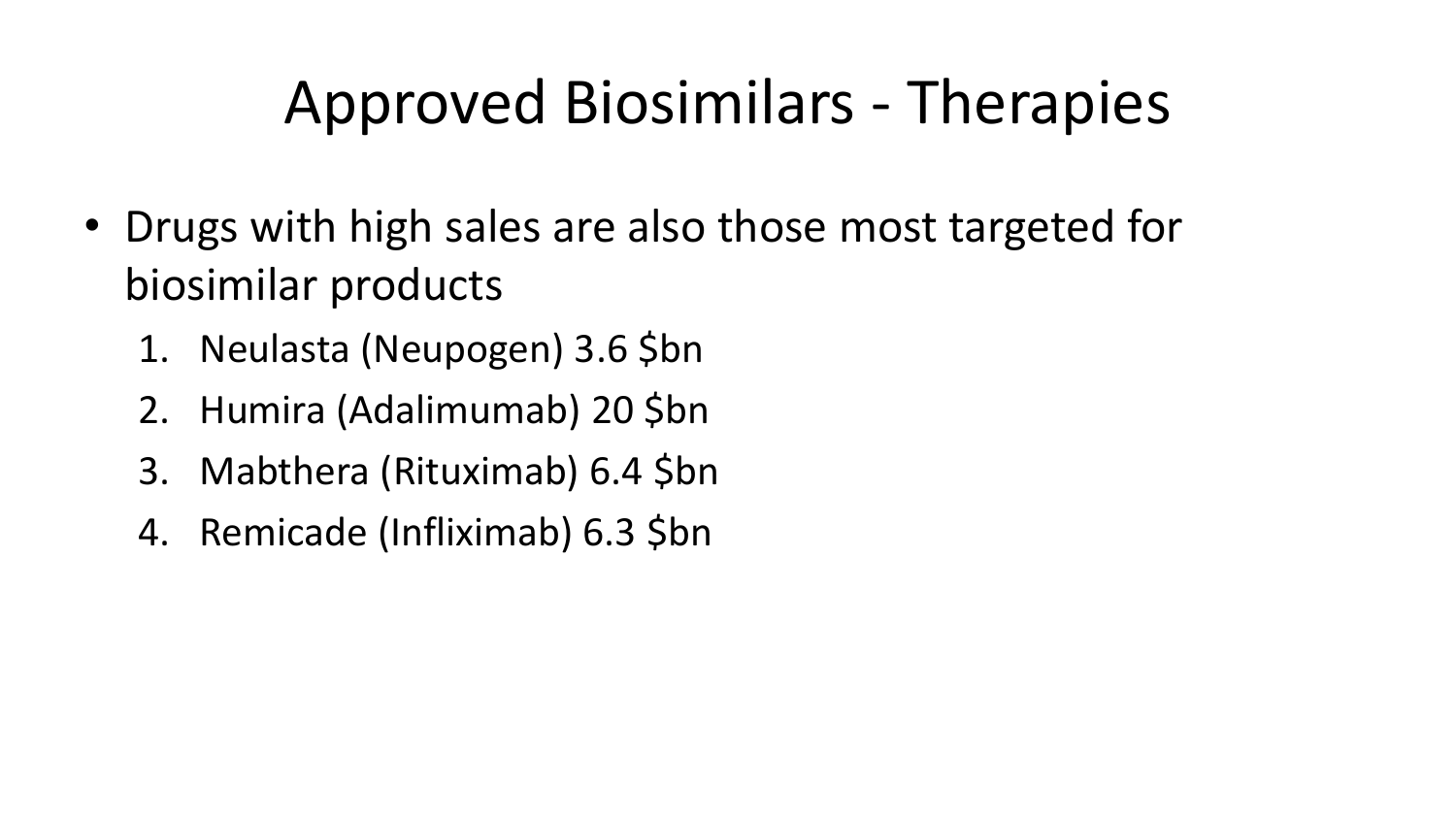# Approved – Not (necessarily) launched

- Several drugs have been approved by the FDA but are still not available
	- 2 Humira biosimilars approved, not yet on market in the US (2023)
	- 2 Remicade biosims available in the US posting modest numbers of about 5% of total sales
	- Remicade biosimilars in Europe accounts for 53% of sales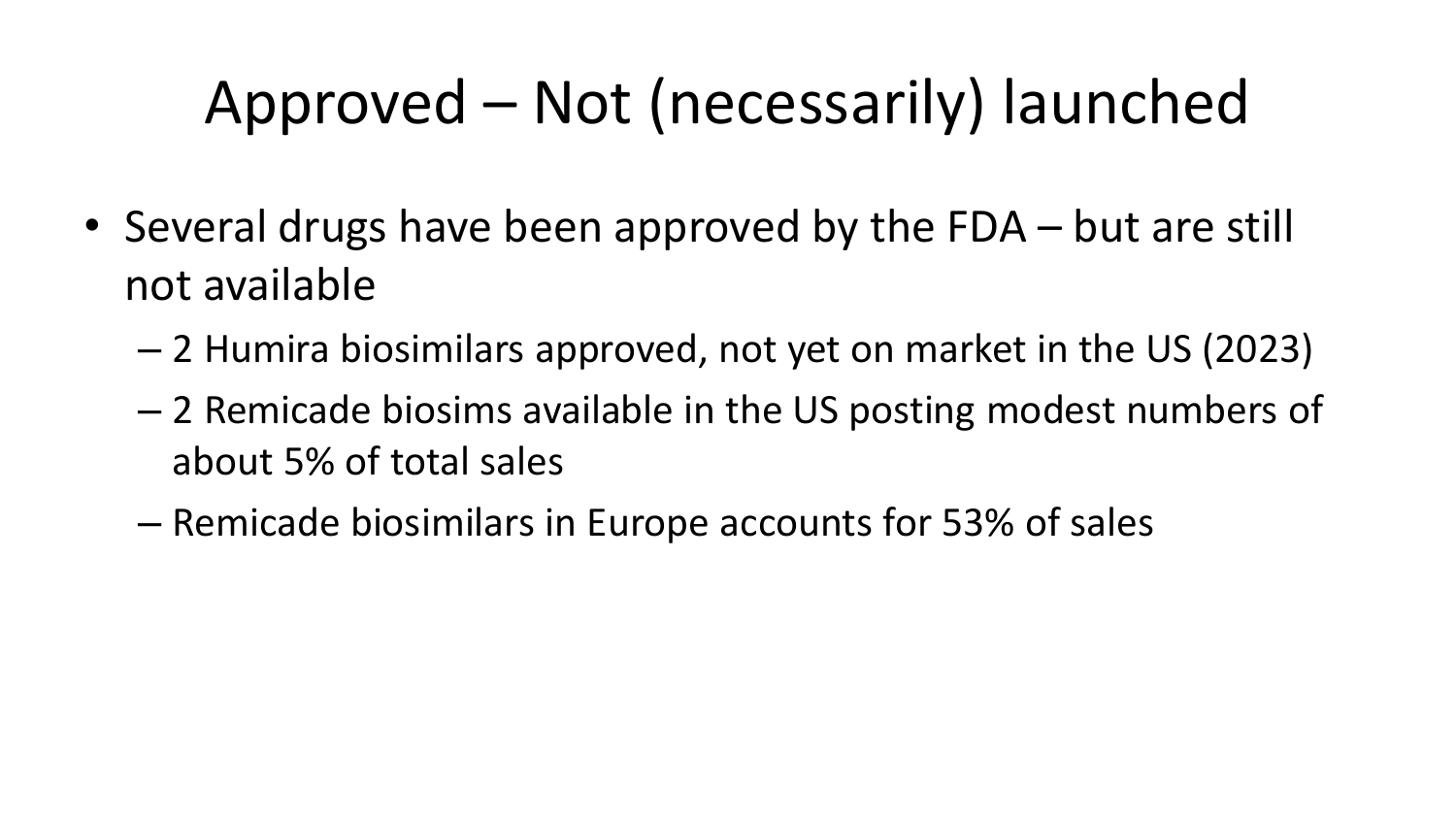### Drug savings

- NHS England spent £400 million on Humira each year before striking a biosimilars deal
- After accepting bids from Amgen, Biogen, Mylan/Fujifilm Kyowa Kirin and Sandoz on their biosimilars, and a cut-price bid from AbbVie itself, the NHS may save up to £150 million a year
- Savings equivalent to e.g. 11,700 community nurses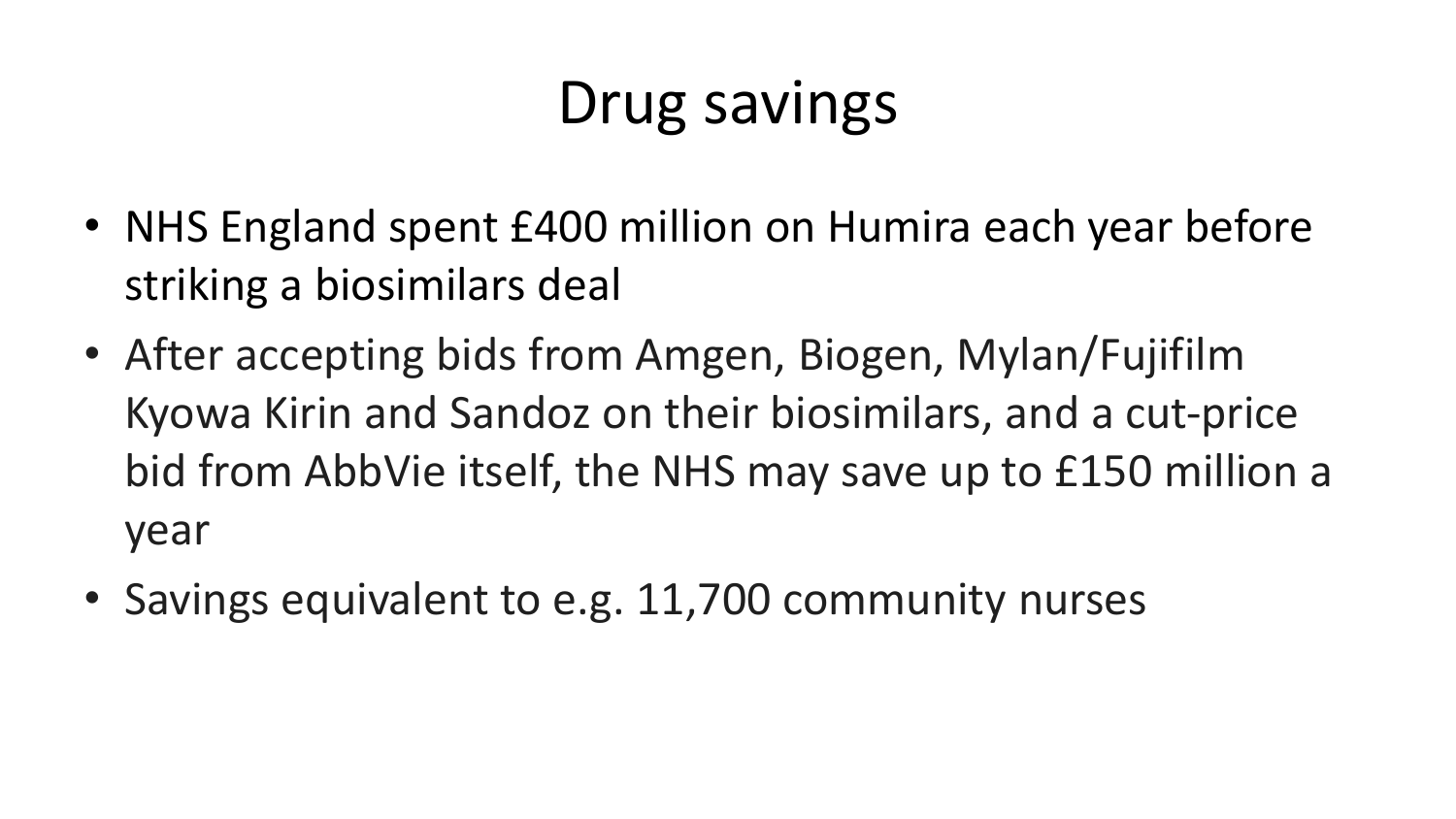#### European Market

- Sales close to 4 \$bn (2.5 \$bn 2017)
- Rituximab similars covering 70 to 80 % of the Nordics and the UK, respectively
- In France, Infliximab biosims now comprise 30% of sales compared with less than 5% three years ago
- Uptake slower for self-injected products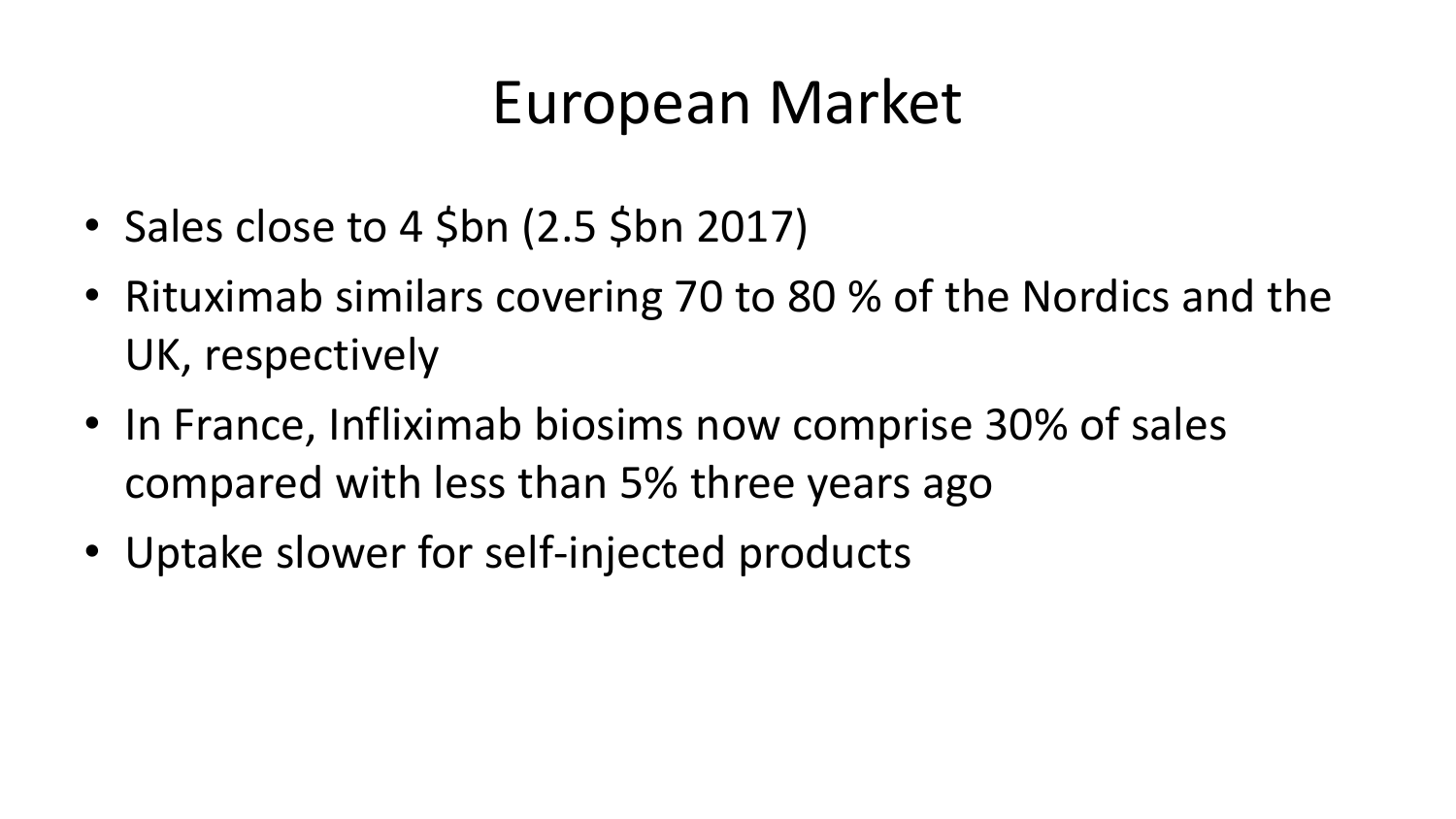### Self-injection vs clinic administration

Uptake of biosims is variable across EU markets.

2017



McKinsey&Company

Image from https://www.mckinsey.com/industries/pharmaceuticals-andmedical-products/our-insights/five-things-to-know-about-biosimilarsright-now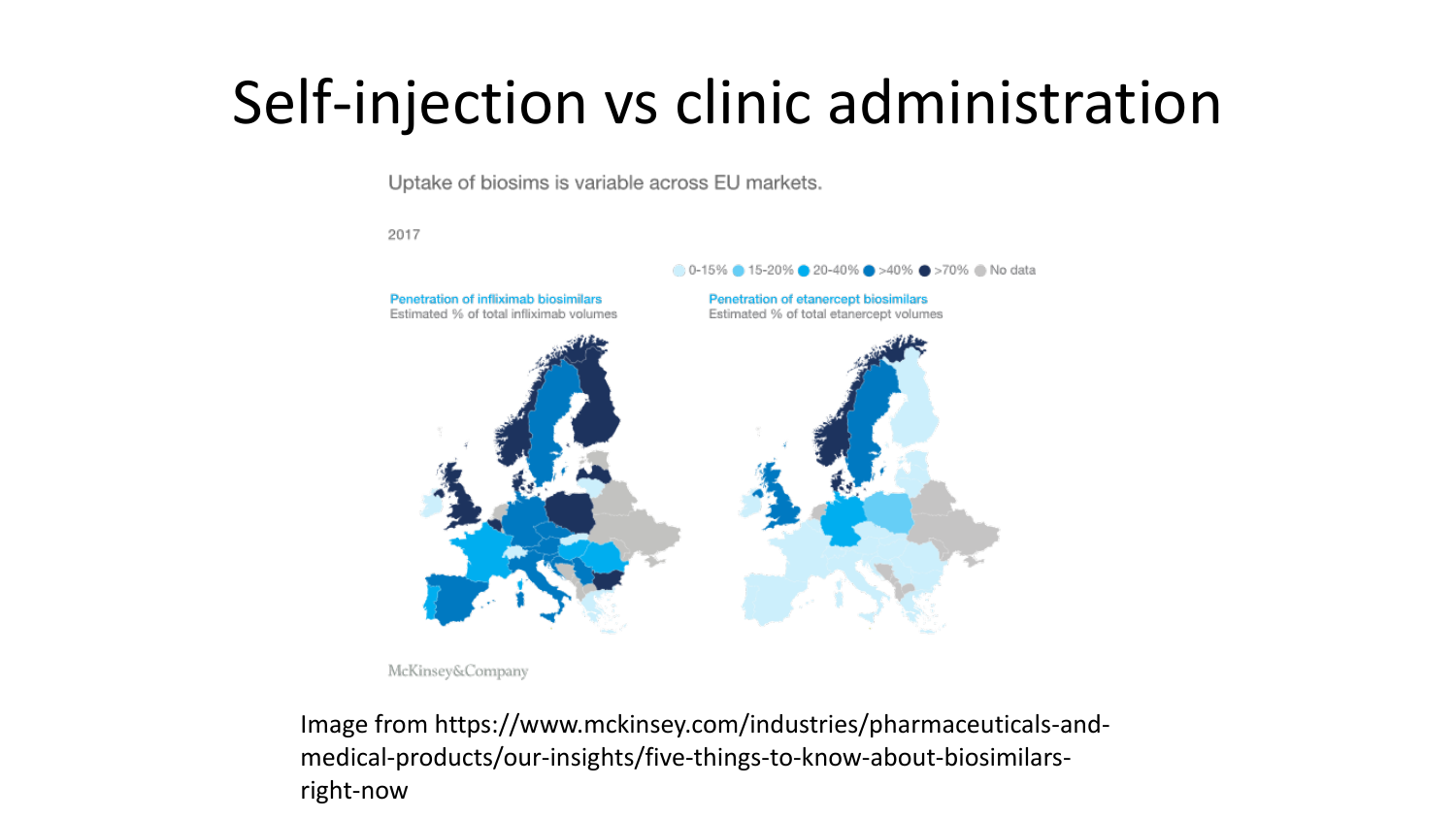### Available presentations

- Presentation differs mainly depending on the therapy area and expected use
	- Oncology products are often filled in vials
		- IV delivery in clinic
		- Lyo formulation
	- Sub-cutaneous delivery filled in PFS (across TA's)
	- Diabetes products can also be filled in cartridges (for use in pens)
	- Only biosimilars where reference product is available in an autoinjector have device presentations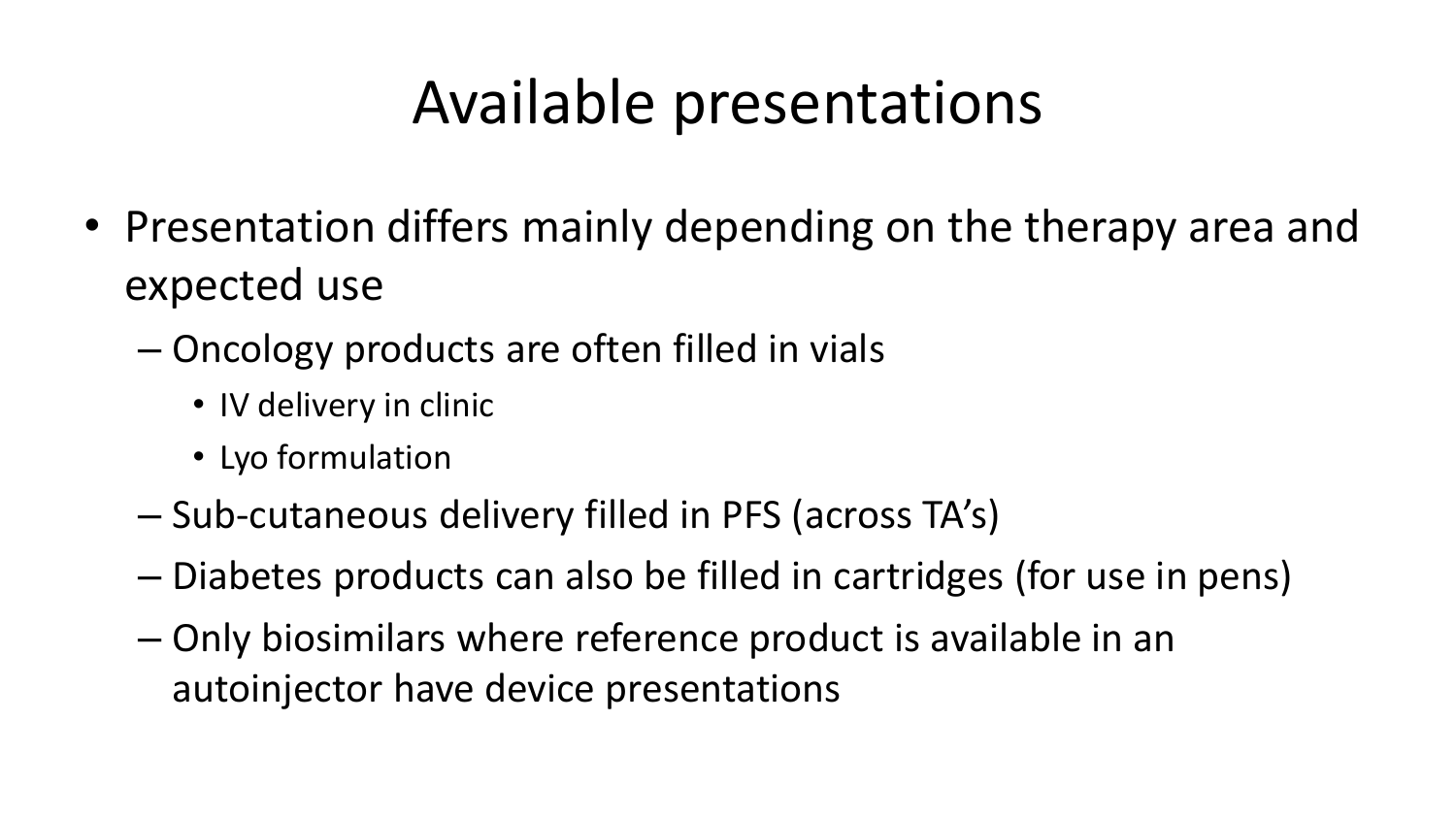#### Biosimilars injection devices

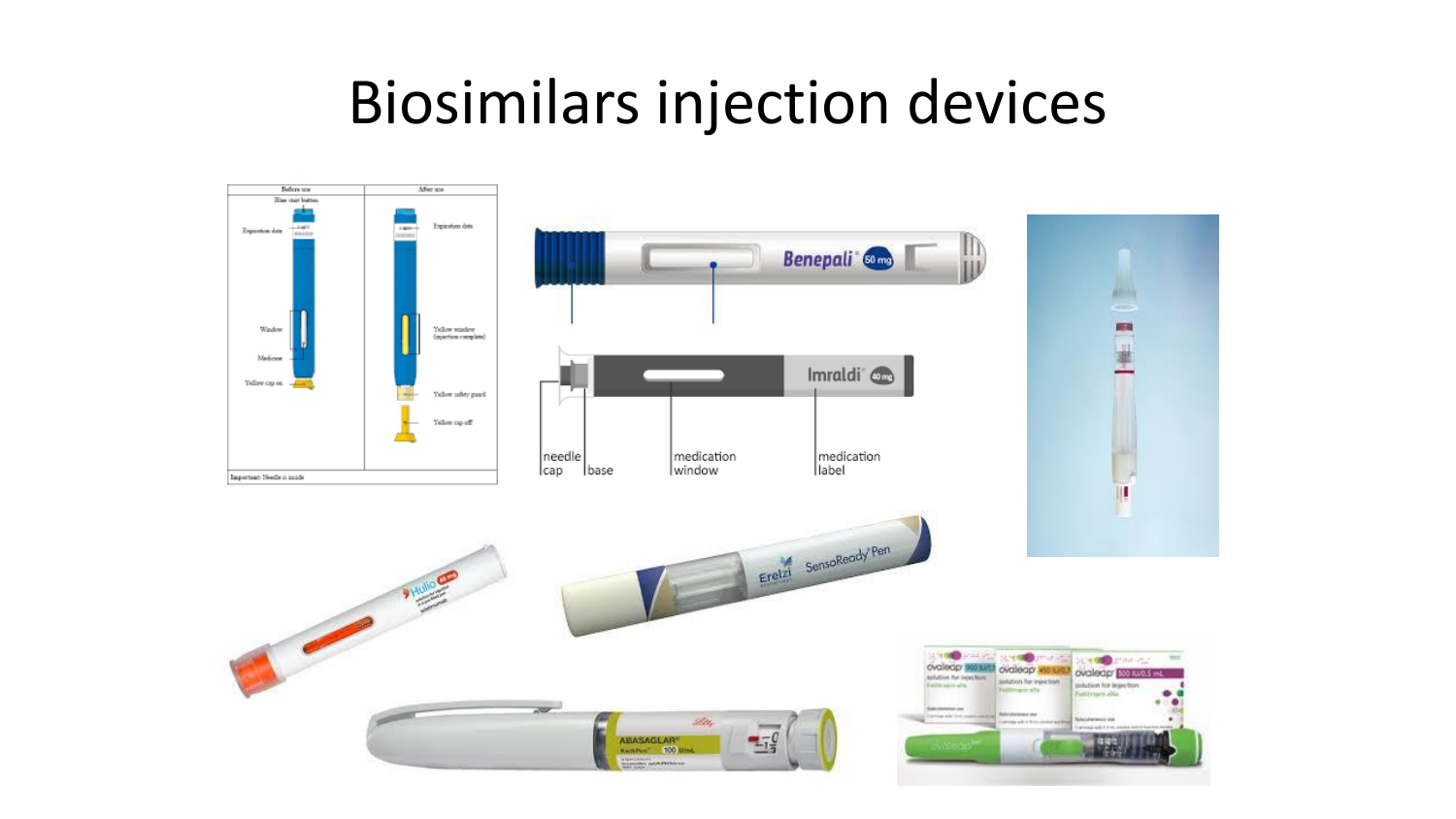### Does primary packaging matter?

- No clear indication that it does
- In Europe available products are evenly distributed across vials, PFS, and Autoinjectors or injection pens
- For Amgen, the Onpro device could be seen as a competitive advantage for Neulasta (reference product)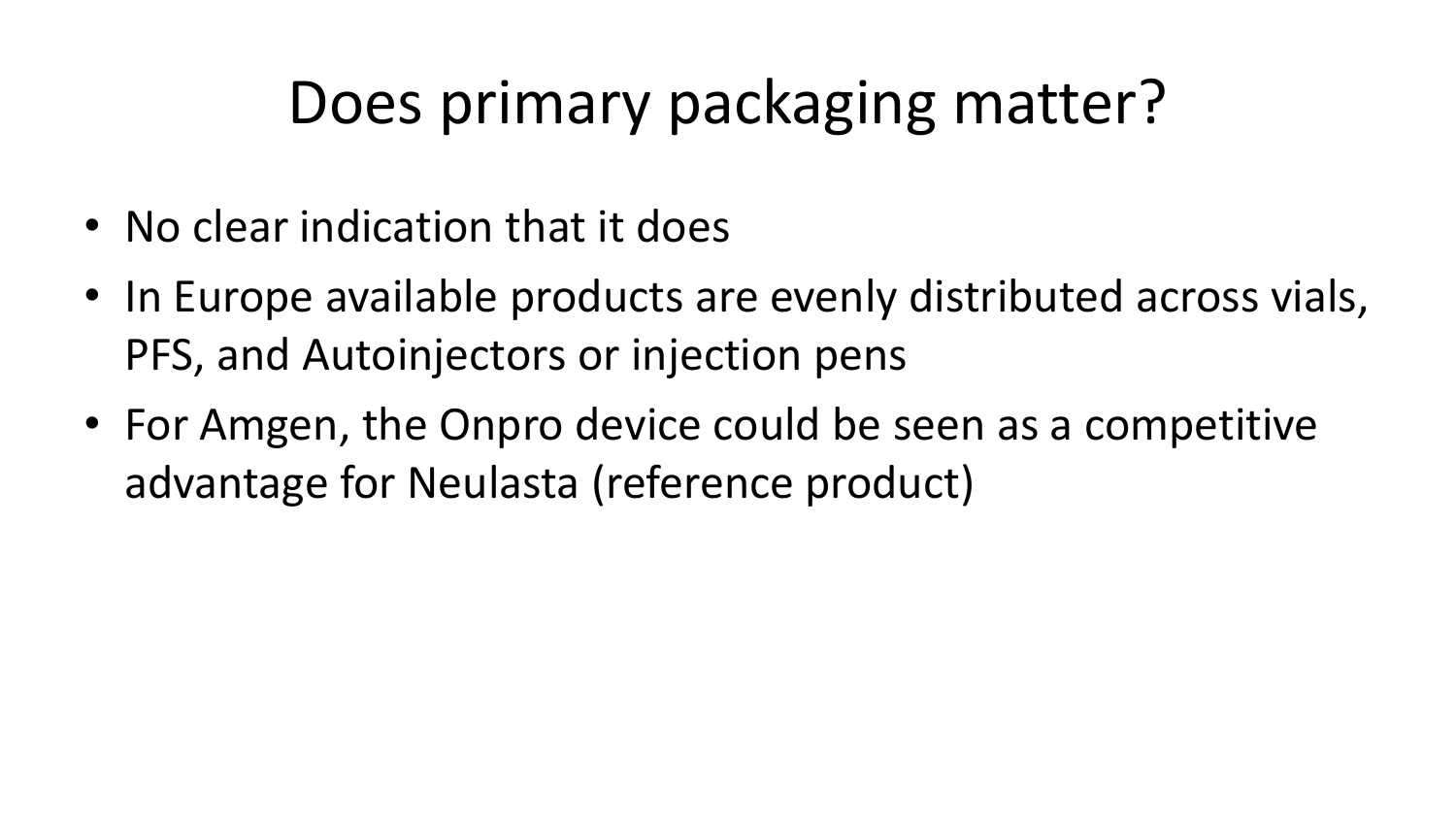# Market Technology Evolution

- Expecting to see more biosimilars in devices from companies with access to an existing device platform
- Contrary to innovative products biosimilars will always be under competitive pressure – cost of device development likely prohibitive
- Continued launch of biosimilars in PFS due to advantages of a simpler combination product
	- Less technical and regulatory burden
- May be opportunity to use devices for self-injected products to stimulate market penetration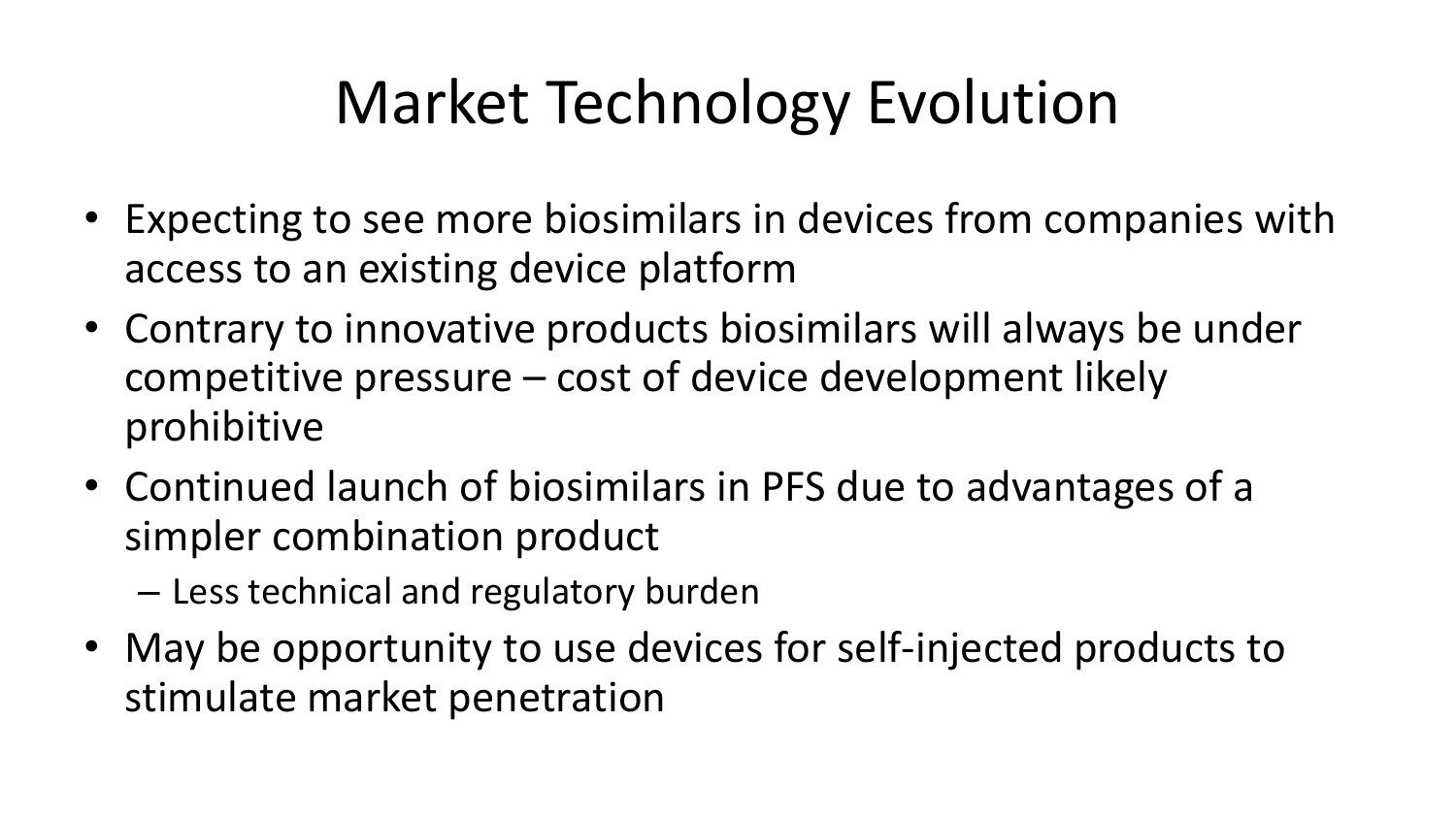# Biosimilars drug outlook

- Current biosimilar drugs mostly in the areas of
	- Oncology
	- Autoimmune diseases (RA, Psoriasis, etc)
	- Hematology (Epogen)
- Expecting to see more biosimilar drugs in the areas of
	- Diabetes
	- Rare diseases (but not too small)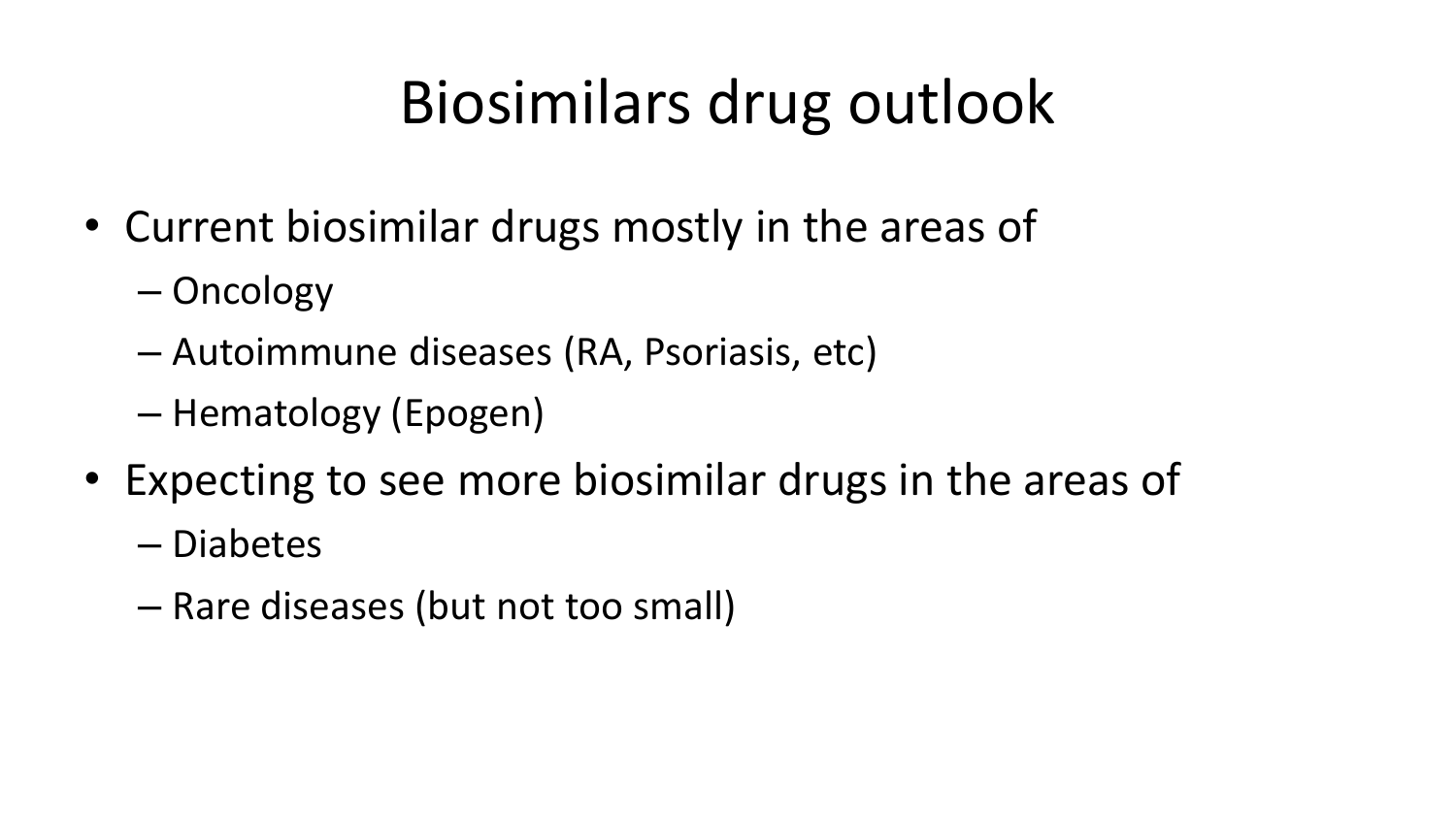# Biosimilars drug outlook

- EU/EMA continuing to be the major market for several years
	- Market/user acceptance
	- Acceptance/incentive of substitutions from payers
	- Significant market penetration of biosimilars
- US likely needs policy changes/adjustments to see accelerating numbers in available biosimilars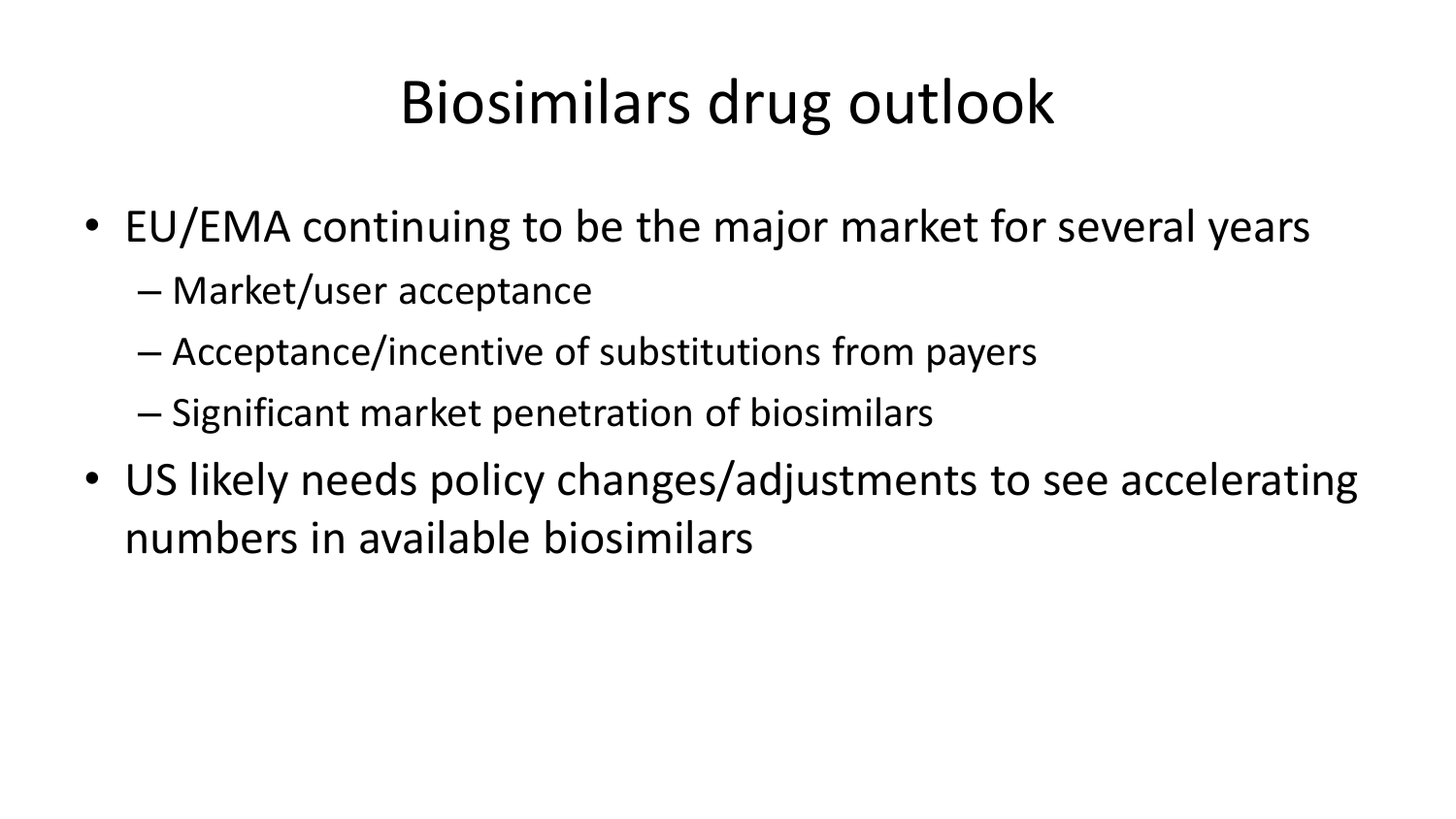# Biosimilars drug outlook

- Biosimilars will drive increased availability of (bio) drugs across the world
	- Competition will allow payers to negotiate price vs market access
	- Will likely be most successful for drugs with broad applicability and/or large patient base (oncology, diabetes, RA)
	- May drive development of alternative formulations
		- Lyo formulation to avoid cold chain
		- Increase stability or shelf life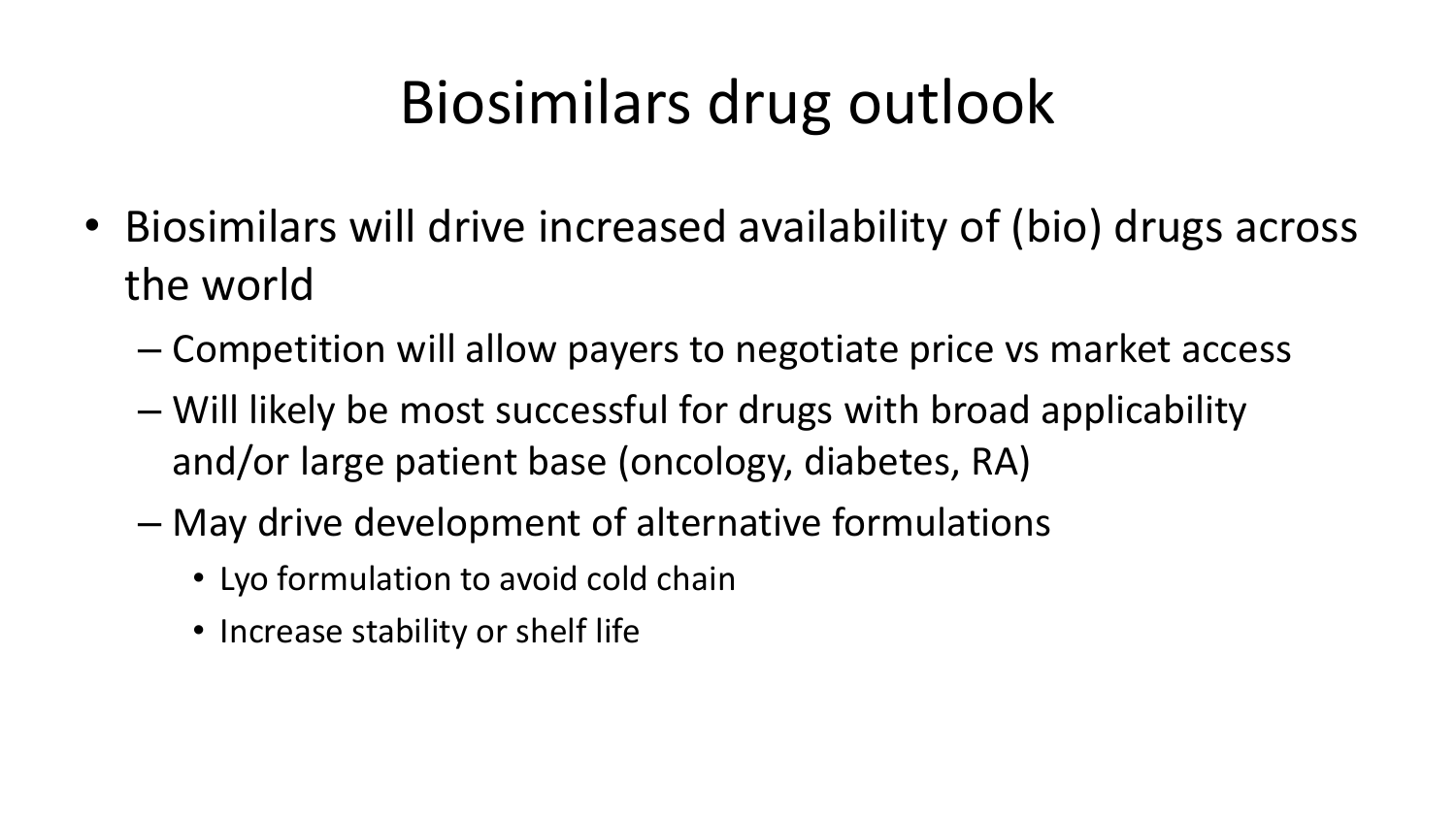# Summary

- EU/EMA the major market for biosimilars
	- Number of approved drugs
	- Market penetration
- Self-injected products see slower uptake
- Drug delivery drives the choice of presentation
- US expected to grow significantly once barriers are removed or reduced